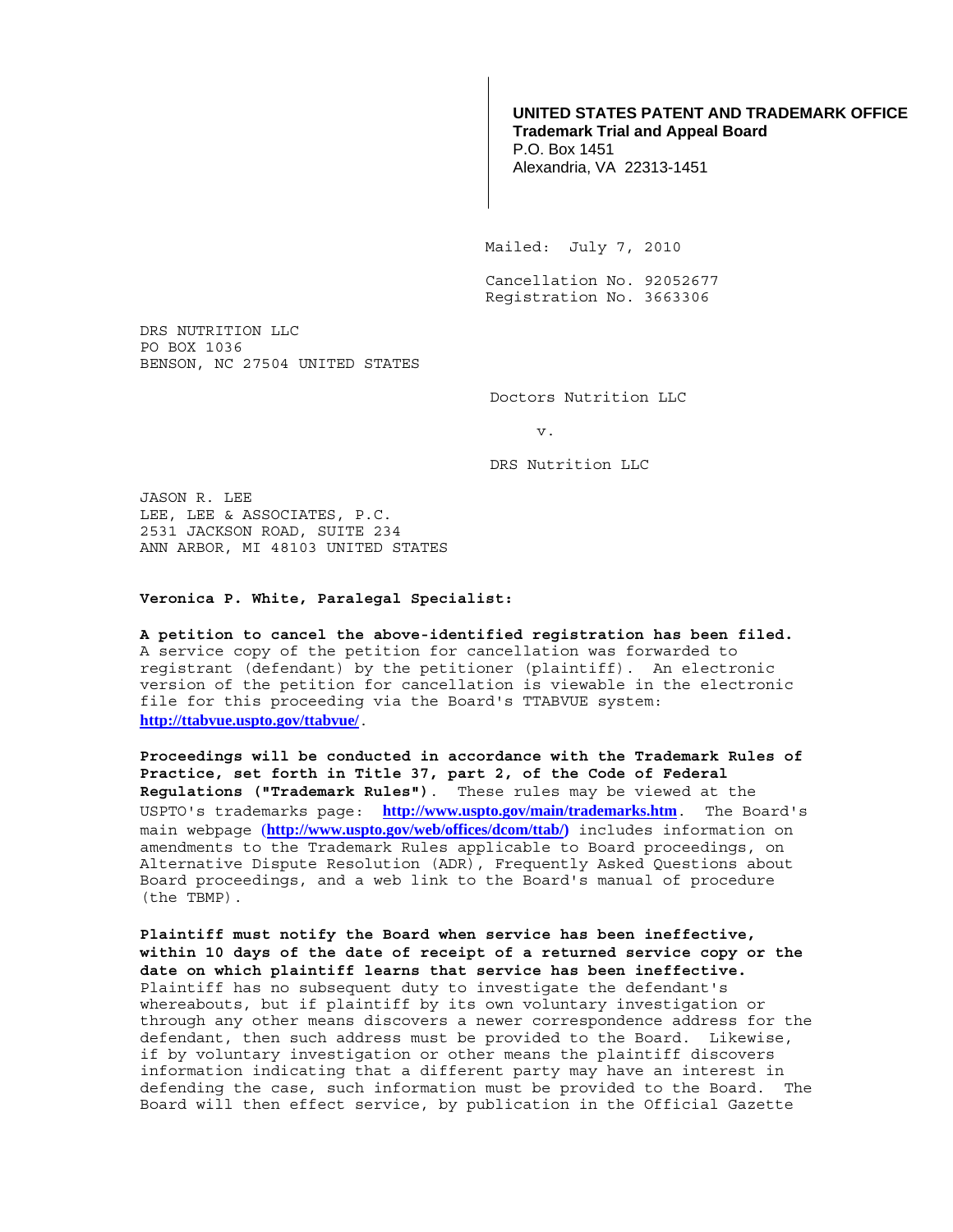if necessary. *See* Trademark Rule 2.118. In circumstances involving ineffective service or return of defendant's copy of the Board's institution order, the Board may issue an order noting the proper defendant and address to be used for serving that party.

**Defendant's ANSWER IS DUE FORTY DAYS after the mailing date of this order.** (*See* Patent and Trademark Rule 1.7 for expiration of this or any deadline falling on a Saturday, Sunday or federal holiday.) **Other deadlines the parties must docket or calendar are either set forth below (if you are reading a mailed paper copy of this order) or are included in the electronic copy of this institution order viewable in the Board's TTABVUE system at the following web address: http://ttabvue.uspto.gov/ttabvue/**.

Defendant's answer and any other filing made by any party must include proof of service. *See* Trademark Rule 2.119. **If they agree to, the parties may utilize electronic means, e.g., e-mail or fax, during the proceeding for forwarding of service copies.** *See* Trademark Rule 2.119(b)(6).

The parties also are referred in particular to Trademark Rule 2.126, which pertains to the form of submissions. **Paper submissions, including but not limited to exhibits and transcripts of depositions, not filed in accordance with Trademark Rule 2.126 may not be given consideration or entered into the case file.**

| 9/15/2010  |
|------------|
| 9/15/2010  |
| 10/15/2010 |
| 2/12/2011  |
| 3/14/2011  |
| 4/28/2011  |
| 6/12/2011  |
| 6/27/2011  |
| 8/11/2011  |
| 8/26/2011  |
| 9/25/2011  |
|            |

**As noted in the schedule of dates for this case, the parties are required to have a conference to discuss: (1) the nature of and basis for their respective claims and defenses, (2) the possibility of settling the case or at least narrowing the scope of claims or defenses, and (3) arrangements relating to disclosures, discovery and introduction of evidence at trial, should the parties not agree to settle the case.** *See* Trademark Rule 2.120(a)(2). Discussion of the first two of these three subjects should include a discussion of whether the parties wish to seek mediation, arbitration or some other means for resolving their dispute. Discussion of the third subject should include a discussion of whether the Board's Accelerated Case Resolution (ACR) process may be a more efficient and economical means of trying the involved claims and defenses. Information on the ACR process is available at the Board's main webpage. Finally, if the parties choose to proceed with the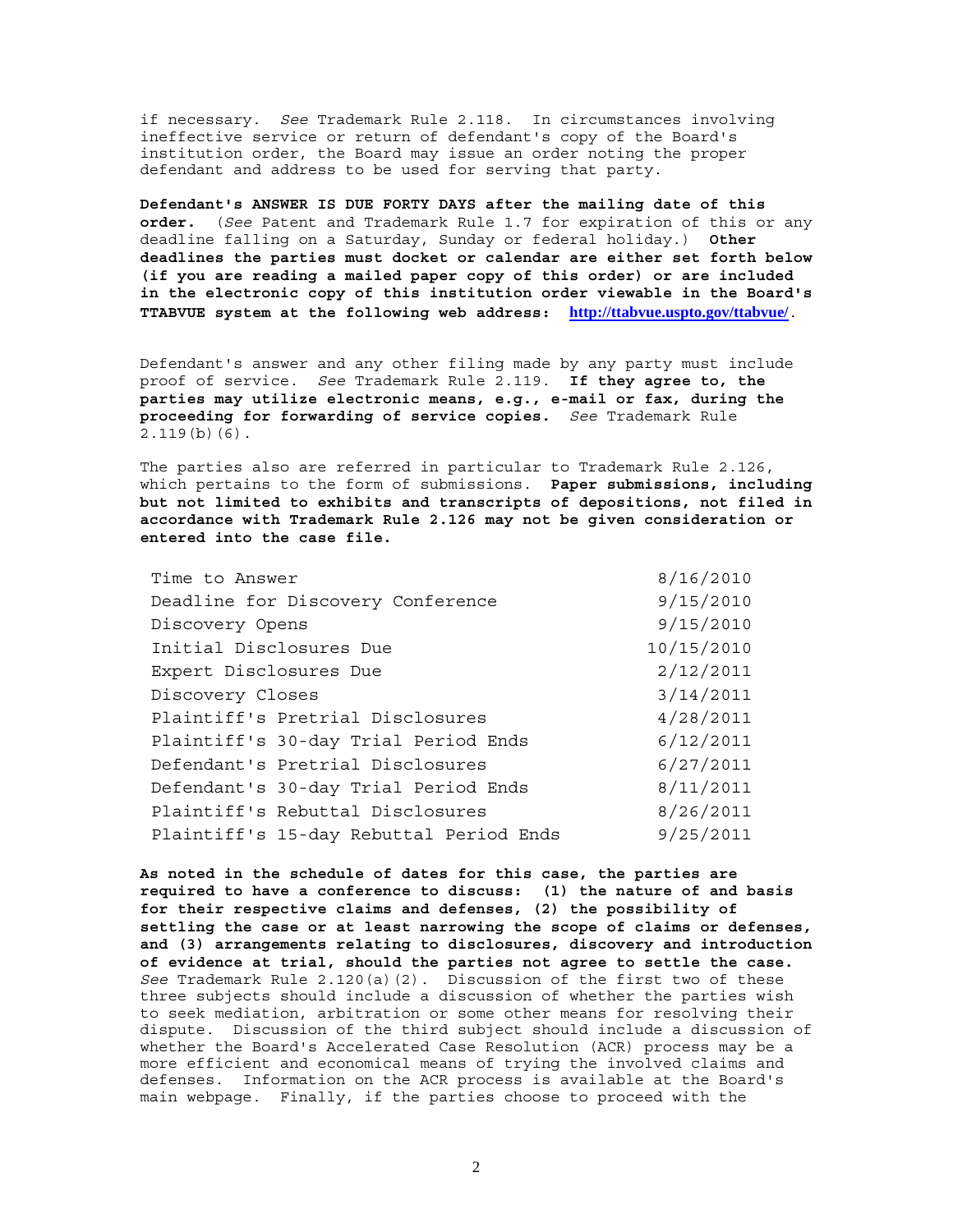disclosure, discovery and trial procedures that govern this case and which are set out in the Trademark Rules and Federal Rules of Civil Procedure, then they must discuss whether to alter or amend any such procedures, and whether to alter or amend the Standard Protective Order (further discussed below). Discussion of alterations or amendments of otherwise prescribed procedures can include discussion of limitations on disclosures or discovery, willingness to enter into stipulations of fact, and willingness to enter into stipulations regarding more efficient options for introducing at trial information or material obtained through disclosures or discovery.

The parties are required to conference in person, by telephone, or by any other means on which they may agree. A Board interlocutory attorney or administrative trademark judge will participate in the conference, upon request of any party, provided that such participation is requested no later than ten (10) days prior to the deadline for the conference. *See* Trademark Rule 2.120(a)(2). The request for Board participation must be made through the Electronic System for Trademark Trials and Appeals (ESTTA) or by telephone call to the interlocutory attorney assigned to the case, whose name can be found by referencing the TTABVUE record for this case at **http://ttabvue.uspto.gov/ttabvue**/. The parties should contact the assigned interlocutory attorney or file a request for Board participation through ESTTA only after the parties have agreed on possible dates and times for their conference. Subsequent participation of a Board attorney or judge in the conference will be by telephone and the parties shall place the call at the agreed date and time, in the absence of other arrangements made with the assigned interlocutory attorney.

**The Board's Standard Protective Order is applicable to this case, but the parties may agree to supplement that standard order or substitute a protective agreement of their choosing, subject to approval by the Board.** The standard order is available for viewing at: **http://www.uspto.gov/web/offices/dcom/ttab/tbmp/stndagmnt.htm**. Any party without access to the web may request a hard copy of the standard order from the Board. The standard order does not automatically protect a party's confidential information and its provisions must be utilized as needed by the parties. *See* Trademark Rule 2.116(g).

**Information about the discovery phase of the Board proceeding is available in chapter 400 of the TBMP. By virtue of amendments to the Trademark Rules effective November 1, 2007, the initial disclosures and expert disclosures scheduled during the discovery phase are required only in cases commenced on or after that date.** The TBMP has not yet been amended to include information on these disclosures and the parties are referred to the August 1, 2007 Notice of Final Rulemaking (72 Fed. Reg. 42242) posted on the Board's webpage. The deadlines for pretrial disclosures included in the trial phase of the schedule for this case also resulted from the referenced amendments to the Trademark Rules, and also are discussed in the Notice of Final Rulemaking.

**The parties must note that the Board allows them to utilize telephone conferences to discuss or resolve a wide range of interlocutory matters that may arise during this case.** In addition, the assigned interlocutory attorney has discretion to require the parties to participate in a telephone conference to resolve matters of concern to the Board. *See* TBMP § 502.06(a) (2d ed. rev. 2004).